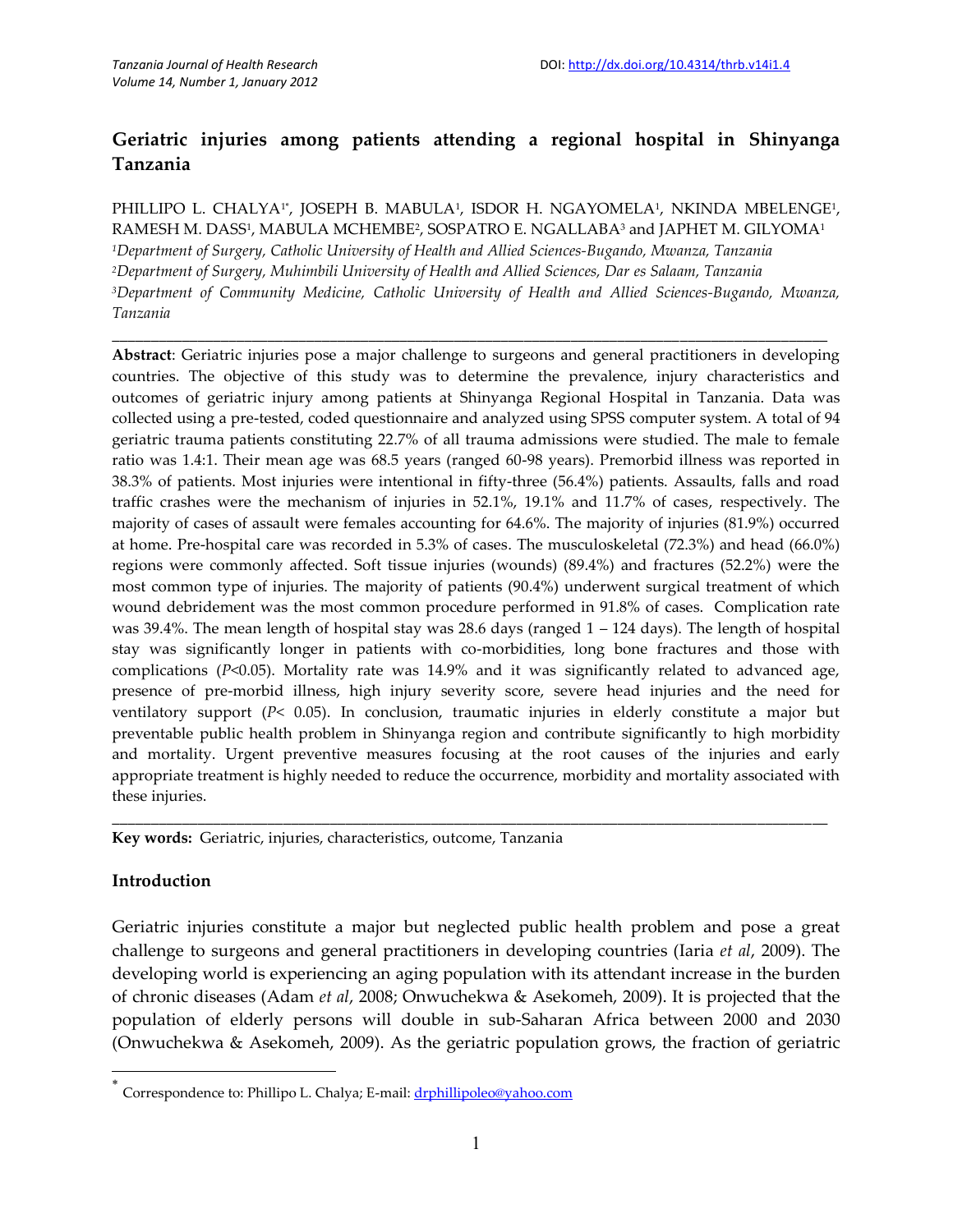trauma patients seen in trauma centres in developing countries is rapidly increasing (Iaria *et al.*, 2009). The increase in general and geriatric injuries in developing countries including Tanzania is associated with the increase in urbanization, motorization, civil violence, wars and criminal activities and are the leading cause of death and disability in trauma victims (Mbembati *et al.*, 2009). In Shinyanga region in Tanzania, geriatric injuries constitute a major but neglected public health problem and for decades, the incidence of these injuries has been increasing at an alarming rate (Shinyanga Regional Hospital Annual Report, 2008/2009 unpubl.).

Geriatric trauma patients constitute a large part of trauma patients and consume tremendous health care resources (Stevens *et al*, 2006); having a cost of almost three times that of young patients (Kauder *et al.,* 2004). It is well established that outcomes after geriatric injury are significantly worse than in younger patients, resulting in disproportionate healthcare costs, increased mortality, and long-term morbidity (Jacobs, 2003; Stevens *et al.,* 2006). The poor outcome in geriatric trauma can be ascribed to pre-existing medical conditions like cancers, cardiac, renal and hepatic diseases as well as to a poor physiological reserve resulting from aging process (Jacobs, 2003).

The causes and mechanism of injury in the elderly have been reported to vary with age and socio-cultural settings (Thanni, 2006). Road traffic crushes (RTCs) and falls are the major mechanism of injury in the elderly (Nagurney *et al.*, 1998; Moore, 2003; Thanni, 2006). Advanced age is a well-recognized risk factor for poor outcomes following trauma (Vollmer, 1991). Effective treatment of the elderly injured patient is an important aspect of trauma care. The challenge to the trauma surgeon is in the reducing morbidity, preventing mortality and contributing to the development of strategies for prevention of injuries in general and injuries in the elderly in particular (Moore, 2003; Thanni, 2006). The outcome of treatment of geriatric injury patients may be poor especially in developing countries where lack of advanced prehospital care system and trauma centres together with ineffective ambulance system for transportation of patients from the site of injury to hospital continues to be an area of neglect that prevents optimal trauma care (Kauder *et al.,* 2004; Adam *et al*, 2008).

Despite the fact that injury to the elderly consumes a significant proportion of trauma care resources, many trauma researches in Tanzania have focused on the paediatric and young adult populations (Mbembati *et al.*, 2009). A comprehensive picture of injury to the elderly has not emerged and the implications for health care planning remain largely unknown, unquantified, or dimly perceived. This study was therefore, conducted to establish the prevalence, injury characteristics and outcome of geriatric injury patients who were treated at Shinyanga Regional Hospital in Tanzania. The study results will provide basis for planning of preventive strategies and establishment of treatment guidelines.

## **Methods and Patients**

## *Study design and setting*

Between March 2010 and September 2010, a descriptive prospective study was conducted at the Accident and Emergency Department of Shinyanga Regional Hospital (SRH). SRH is a regional hospital located in Shinyanga Municipality and has a bed capacity of 350. The hospital serves as a referral hospital for seven districts namely, Shinyanga Urban, Kishapu, Kahama, Bukombe,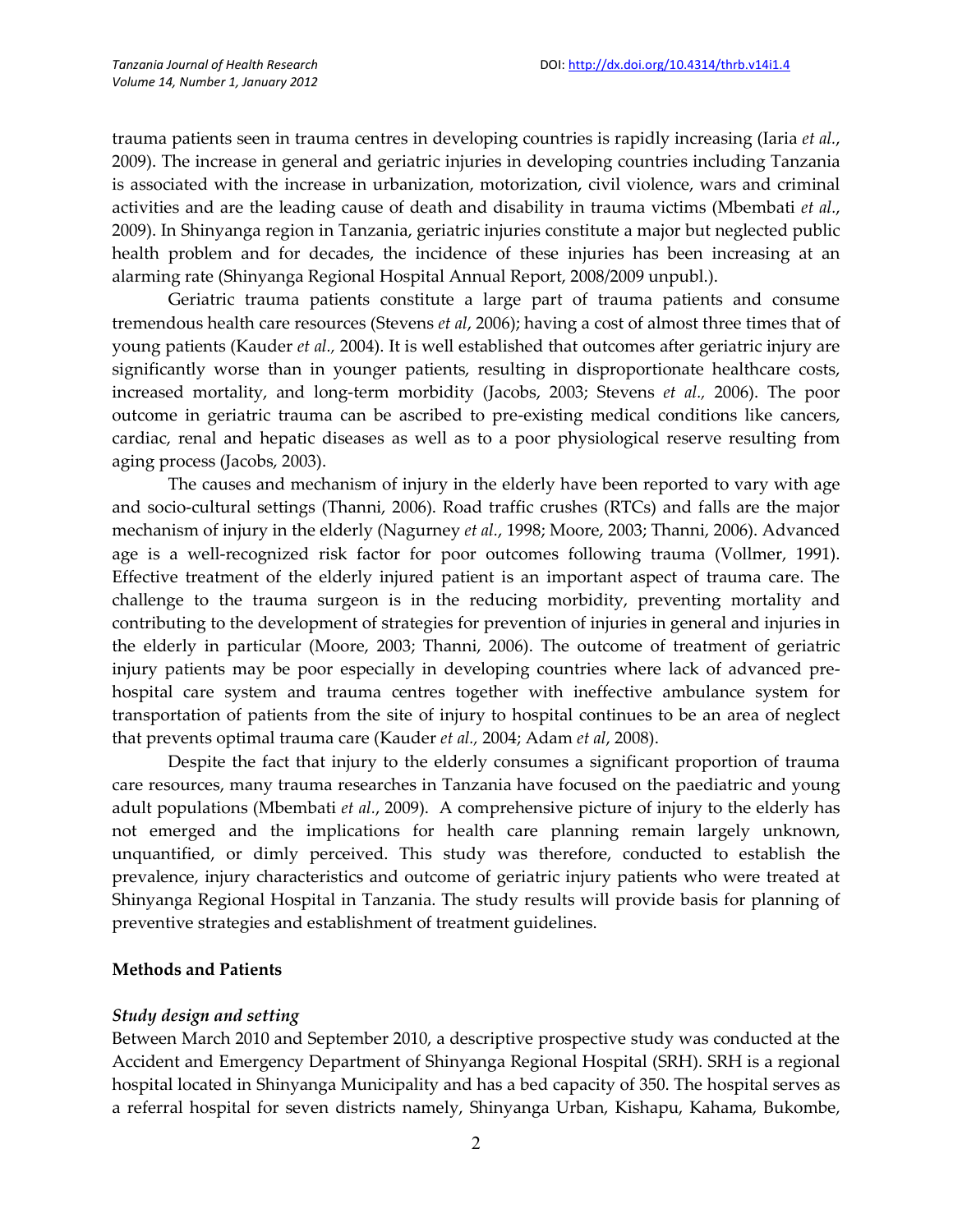Maswa, Meatu and Bariadi. During this study, the Accident and Emergency (A&E) Department was the catchment area for geriatric trauma victims.

#### *Study subjects*

The study population included all geriatric injury patients aged 60 years (Adam *et al.,* 2008) and above seen at the A&E department of SRH during the study period. Unconscious patients without next of kin to consent for the study and give information were excluded from the study. Recruitment of patient to participate in the study was done after primary and secondary surveys done by the admitting surgical team. Patients the inclusion criteria were offered explanations about the study and requested to consent before being enrolled into the study. All recruited patients were managed according to advanced trauma life support (ATLS) and detected injuries were managed appropriately according to type of injury.

Data was collected using a pre-tested coded questionnaire. Data administered in the questionnaire included demographic characteristics (i.e. age, sex, area of residence), circumstances of the injury (i.e. time of injury, place of injury, pre-hospital care, timing of medical care), characteristics of injury (mechanism of injury, body region affected, type of injury, severity of injury), treatment parameters and outcome measures (i.e. length of hospital stay, mortality and complications). Patients were followed up until discharge or death.

## *Statistical analysis*

Statistical analyses were performed using descriptive methods and SPSS version 15.0. Categorical variables were presented as frequencies and percentages, and continuous variables as mean, standard deviation (SD) or median values. Significance level was determined at *p*value  $< 0.05$ 

## *Ethical considerations*

The permission to conduct the study was obtained from Shinyanga Regional Hospital authorities (Hospital Management Team) before the commencement of the study. Informed consent was sought from each patient before recruitment into the study.

#### **Results**

During the period under study, a total of 414 trauma patients were seen at the Accident and Emergency department. Of these, 94 (22.7%) were elderly aged 60 years and above. Fifty-four (57.4%) of the elderly were males while 40 (42.6%) were females (male: female= 1.4:1).Their ages ranged from 60 to 98 years (mean = 68.5 years). Thirty-six (38.3%) patients presented with history of pre-morbid illness namely chronic chest infections in eight (22.2%), cardiac diseases in six (16.7%), diabetic mellitus in 6 (16.7%), hepatic disease in five (13.9%), renal disease in four (11.1%), cancer in four (11.1%) and hypertension in three (8.3%) patients. The majority of the geriatric injuries (56.4%) were intentional. Unintentional injuries were recorded in 37 (39.4%) of cases and the remaining four (4.3%) patients were cases of indeterminate intent. Assaults, falls and road traffic crashes were the common mechanism of injuries in 52.1%, 19.1% and 11.7% of cases, respectively. The vast majority (64.6%) of cases of assault were females (Table 1).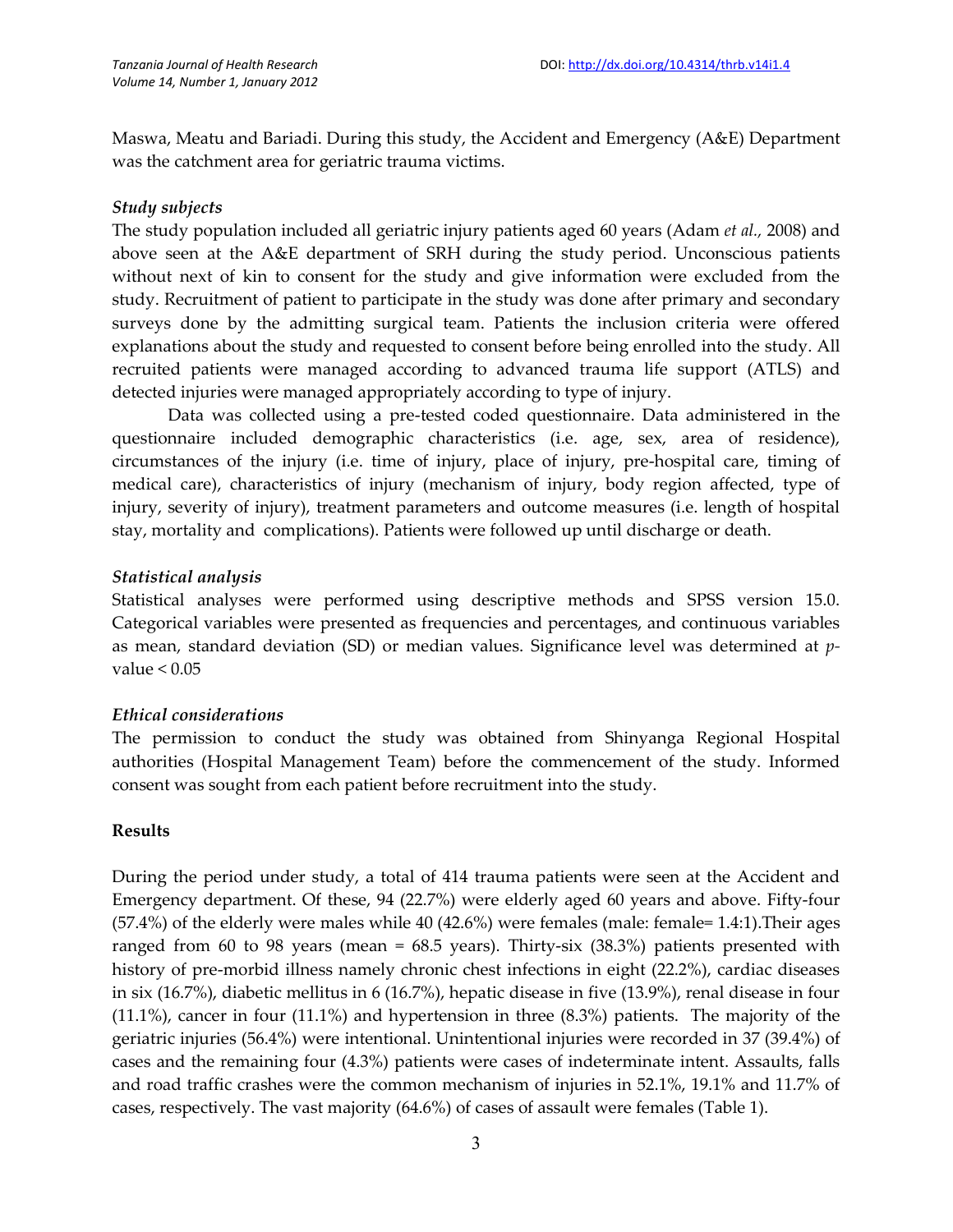| Mechanism of injury  | Male | Female | <b>Total</b> |
|----------------------|------|--------|--------------|
| Assaults             | 17   | 31     | 48 (52.1%)   |
| Falls                | 10   | 8      | 18 (19.1%)   |
| Road traffic crashes | 10   |        | 11 (11.7%)   |
| Suicide              | 5    |        | $5(5.3\%)$   |
| <b>Burns</b>         | 4    |        | $4(4.3\%)$   |
| Animal bite          |      |        | $2(2.1\%)$   |
| Collapsing wall      |      |        | $2(2.1\%)$   |
| Unknown              | 4    |        | $4(4.3\%)$   |
| Total                | 54   | 40     | 94 (100%)    |

**Table 1: Mechanism of injury among the victims**

Most (81.9%) of injuries occurred at home and on road (11.7%) and other places (7.4%). The majority (64.9%) of injuries occurred during night hours. Fifty-two (55.%) patients presented to the A& E department within 6 hours of injury, while twenty-four (25.5%) and eighteen (19.1%) patients presented between 6 and 72 hours and beyond 72 hours of injury, respectively. Regarding the mode of arrival at the hospital, sixty-four (68.1%) patients were brought in by friends, relatives or good Samaritans, twenty-three (24.5%) patients by the police, and only four (4.3%) patients by ambulance. The mode of arrival was not known in three (3.2%) patients. Only five (5.3%) of the patients had pre-hospital care.

The musculoskeletal (extremities) and head regions were commonly affected accounting for 72.3% and 66.0% of cases, respectively. Of those patients with injuries to the extremities, the upper limbs were commonly affected (Table 2). Most of lower limb injuries sustained by falls on the same level were fractured neck of femur and were more common in females. Spine, upper limbs and lower limb injuries were most frequent in fall from height and were more predominantly found in males. The difference between males and females was statistically significant (*P*= 0.014).

| Site of injury                | Frequency | Percentage |
|-------------------------------|-----------|------------|
| Musculoskeletal (extremities) | 68        | 72.3       |
| Head/neck                     | 62        | 66.0       |
| Chest                         | 24        | 25.5       |
| Abdomen                       | 16        | 17.0       |
| Lumbosacral spine             | 6         | 6.4        |
| Pelvis                        | 5         | 5.3        |
| Multiple body regions         | 45        | 47.9       |

**Table 2: Site of injuries among the victims**

Soft tissue injuries (wounds) (89.4%) and fractures (52.1%) were the most common type of injuries (Table 3). Injury severity score (ISS) was recorded in 45 patients who had multiple injuries. The overall ISS ranged from 1-45 with a mean of 9.8. The majority of patients had minor to moderate injuries (ISS  $\leq$  16) and accounted for 64 (68.1%) of cases. Severe injuries accounted for 30 (31.9%) of cases. In patients who had head injuries, 42 (67.7%) had mild to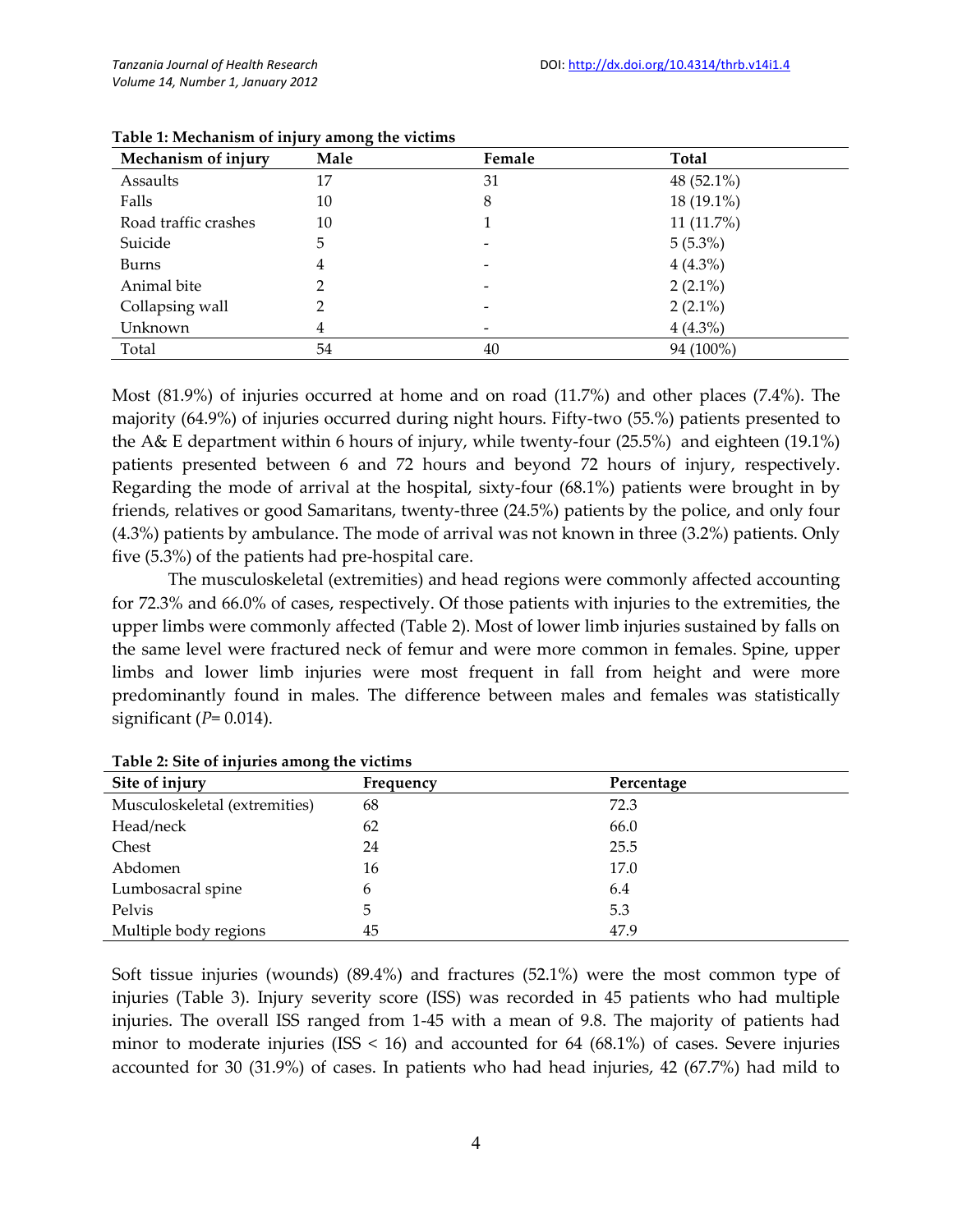moderate head injuries (Glasgow coma score 9-15) and the remaining 20 (32.3%) patients had severe head injuries.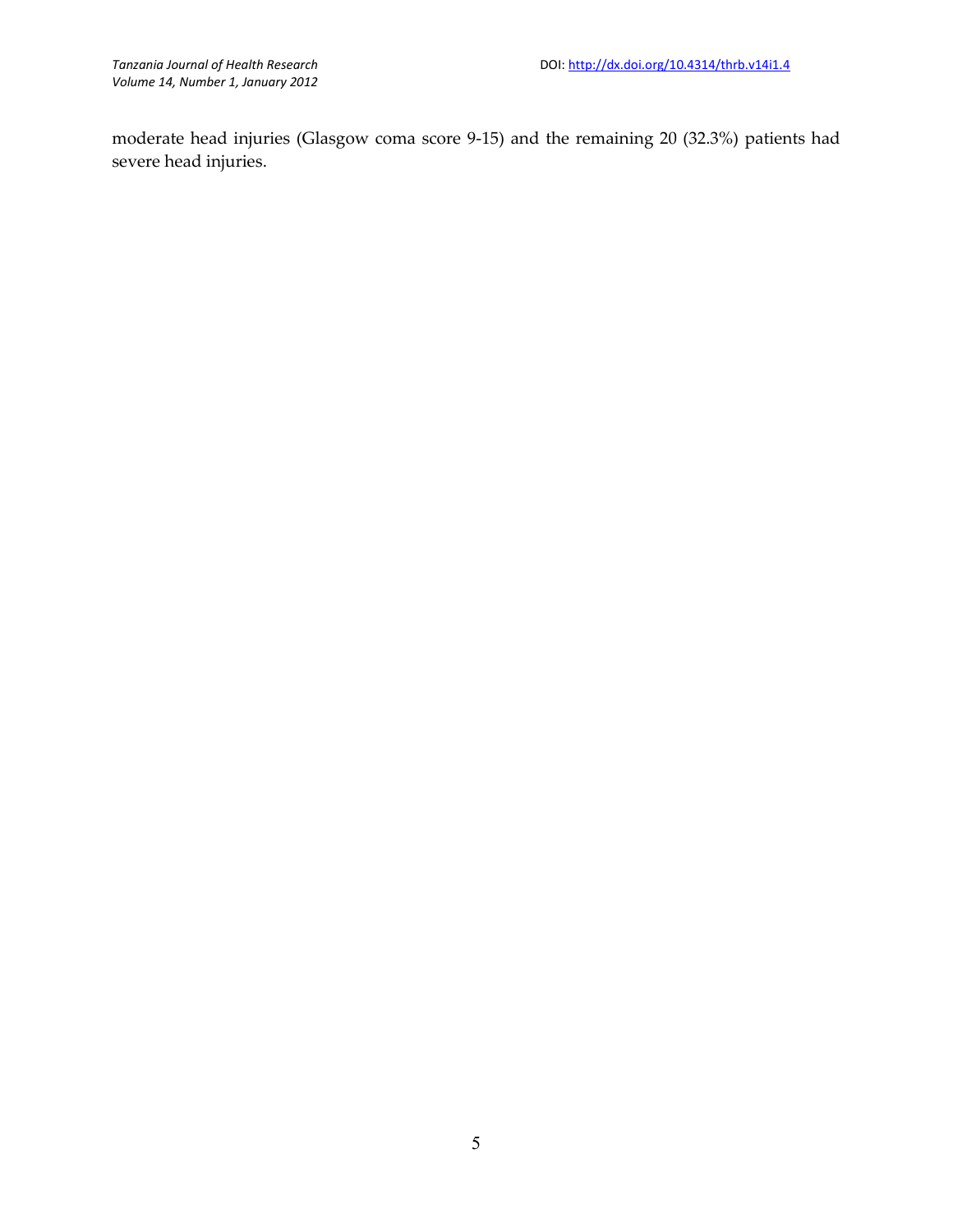| Type of injury                | Frequency | Percentage |
|-------------------------------|-----------|------------|
| Soft tissue injuries (wounds) | 84        | 89.4       |
| Fractures                     | 49        | 52.1       |
| Craniocerebral injury         | 46        | 48.9       |
| Visceral injury               | 37        | 39.4       |
| Burns                         | 4         | 4.2        |
| Other injuries                | h         | 6.4        |

#### **Table 3: Type of injuries among the victims**

Nine (9.6%) patients were treated conservatively with simple wound dressing, broad spectrum antibiotics, tetanus prophylaxis and analgesics and discharged. The remaining 85 patients (90.4%) were admitted and underwent definitive surgical treatment of which wound debridement was the most common surgical procedure performed in 78 (91.8%) of cases (Table 4)..

| Type of surgical procedure | Frequency | Percentage |
|----------------------------|-----------|------------|
| Wound debridement          | 78        | 91.8       |
| Treatment of fractures     | 40        | 47.1       |
| Craniotomy/burr holes      | 32        | 37.6       |
| Exploratory laparotomy     | 12        | 14.1       |
| Underwater seal drainage   | 9         | 10.6       |
| Others                     |           | 4.7        |

**Table 4: Type of surgical procedure performed (N= 85)**

Thirty-seven (39.4%) patients developed sixty-four complications of which wound sepsis (48.5%) and complications of fractures (26.6%) were the most common. Other complications were septic shock (12.5%), limb amputation (7.8%), tetanus (3.1%) and compartment syndrome  $(1.6\%)$ .

The mean length of hospital stay (LOS) was 28.6 days (ranged 1– 124 days). The LOS was significantly longer in patients with co-morbidities, long bone fractures and those with complications (*P*<0.05). Fourteen patients died giving a mortality rate of 14.9%. Mortality was significantly related to advanced age, presence of pre-morbid illness, high injury severity score (ISC), severe head injuries and the need for ventilatory support (*P*< 0.05). Seven deaths resulted from severe head injuries, three from cardiopulmonary arrest, two from haemorrhagic shock resulting from severe bleeding and one each from tetanus and septic shock respectively in patients. The outcome of geriatric injuries in this study was good in 45 (47.9%) patients who were successfully treated and discharged. Thirty-four (36.2%) patients were referred to tertiary care hospital (Bugando Medical Centre in Mwanza) for more specialized treatment and one (1.1%) patient discharged himself against medical advice.

## **Discussion**

In this study, the geriatric trauma admissions to Shinyanga Regional Hospital account for over one-fifth of the total hospital trauma admissions, which are comparable to findings of a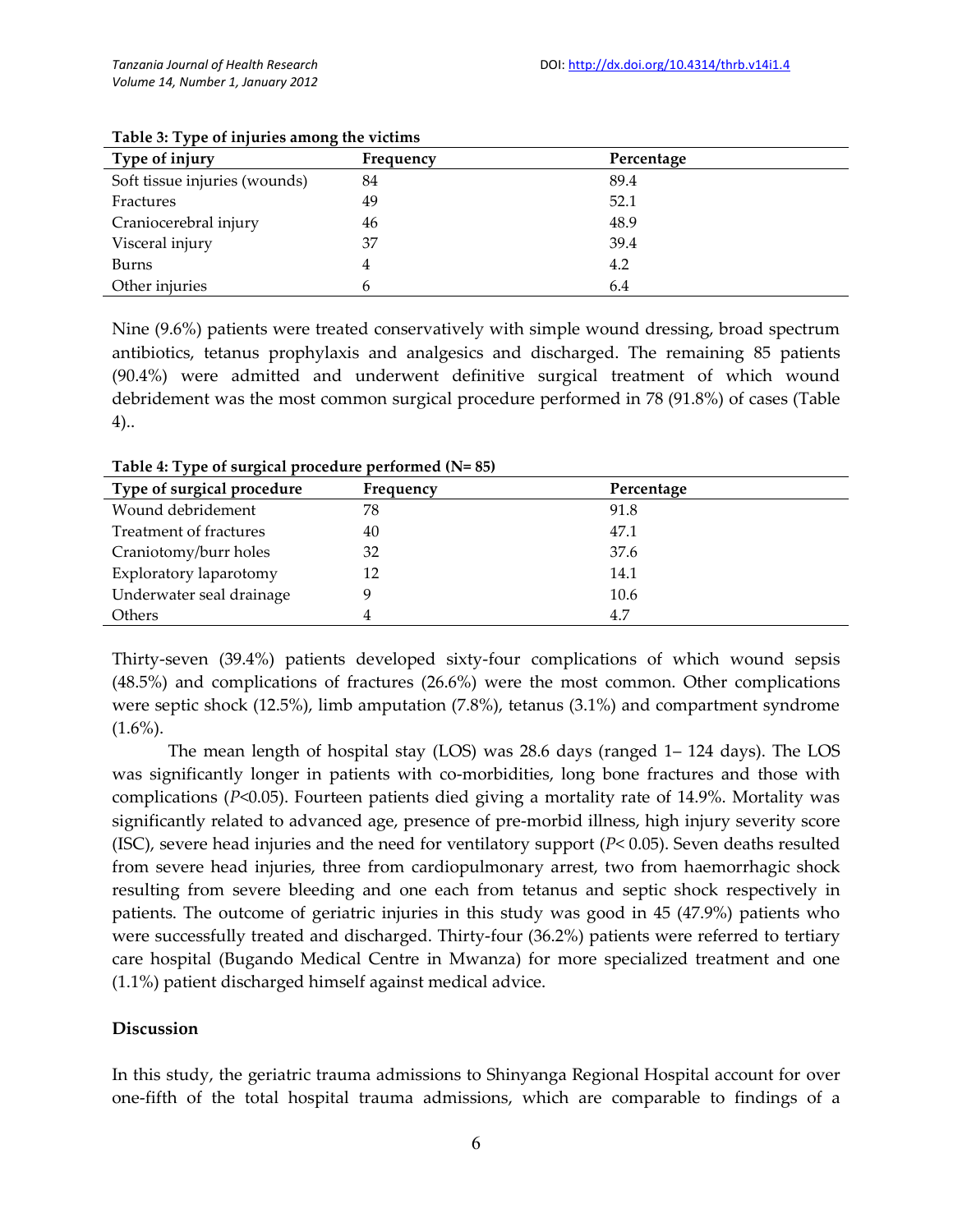retrospective study in southern Italy (Iaria *et al.,* 2009). The prevalence of geriatric trauma admissions in this study may actually be an underestimate. The magnitude of the problem may not be apparent because the study did not include pre-hospital deaths, patients who did not report to the hospital and patients who were treated in other hospitals. A better picture of the magnitude of geriatric injuries in this region requires comprehensive data collection including police records, hospital admissions, mortuary records and population-based study. Better data could support useful policy guidance and help abate geriatric injuries and their related morbidity and mortality.

In this study, pre-morbid illness was found to be significantly associated with high mortality and prolonged hospitalization. The presence of pre-morbid illness has been reported elsewhere to have an effect on the outcome of geriatric trauma patients (Ferrera *et al,* 1999; Kauder *et al.,* 2004; Bergeron *et al,* 2006; Adam *et al*, 2008).

In this study, assault was the most common cause of injuries and showed female predominance. This observation is in contrary to other studies which reported falls as the most common mechanism of injury in geriatric trauma (Nagurney *et al.,* 1998; Ferrera *et al.,* 2000; Sterling *et al.*, 2001; Ghodsi *et al.,* 2003; Bergeron *et al.,* 2006). High incidence of assaults in women in our study may be attributed to the traditional belief in this region that elderly women are involved in witchcraft practices and have been implicated in the use of supernatural or magical powers to inflict harm upon members of a community or their property.

The incidence pattern in this survey showed that most cases of geriatric injuries occurred at home and showed nocturnal prevalence. Similar observation was noted in other studies reported elsewhere (Zautcke *et al,* 2000; Adam *et al*, 2008). This observation can be explained by the fact that, night may have enabled the perpetrator the cover of darkness to make their identification difficult; and it is also a period when their targets (victims) are more likely to be at home.

The prehospital advanced life support has been reported to be an important component of trauma care in general and particularly in elderly trauma patients, and plays a vital role in determining the final outcome of treatment when done appropriately (Lane *et al*, 2003; Jacobs *et al.,* 2003; Scheetz, 2003). In the present study, prehospital treatment was reported in only 5.3% of geriatric injury patients seen at the A&E department as a result the majority of them were brought in by relatives, Good Samaritan and police who are not trained on how to take care these patients during transportation. The lack of advanced pre-hospital care and ineffective ambulance system are a major challenges in providing care for geriatric trauma patients in this region and have contributed significantly to poor outcome of the patients.

The present study showed that the upper extremities and the head were commonly affected in assaults indicating the intent to kill the victim and associated upper limb injuries were sustained as the victims were trying to protect themselves from head injuries. In agreement with other studies (Ghodsi *et al*, 2003; Bergeron *et al.,* 2006; Adam *et al*, 2008), this study showed that most of lower limb injuries sustained by falls on the same level were fractured neck of femur and were more prevalent in females. This is attributed to osteoporotic changes in old age. Fall injuries have been shown to have a higher cost in women than men because of fractures sustained in osteoporotic women (Ghodsi *et al*, 2003; Stevens *et al.*, 2006; Adam *et al.*, 2008).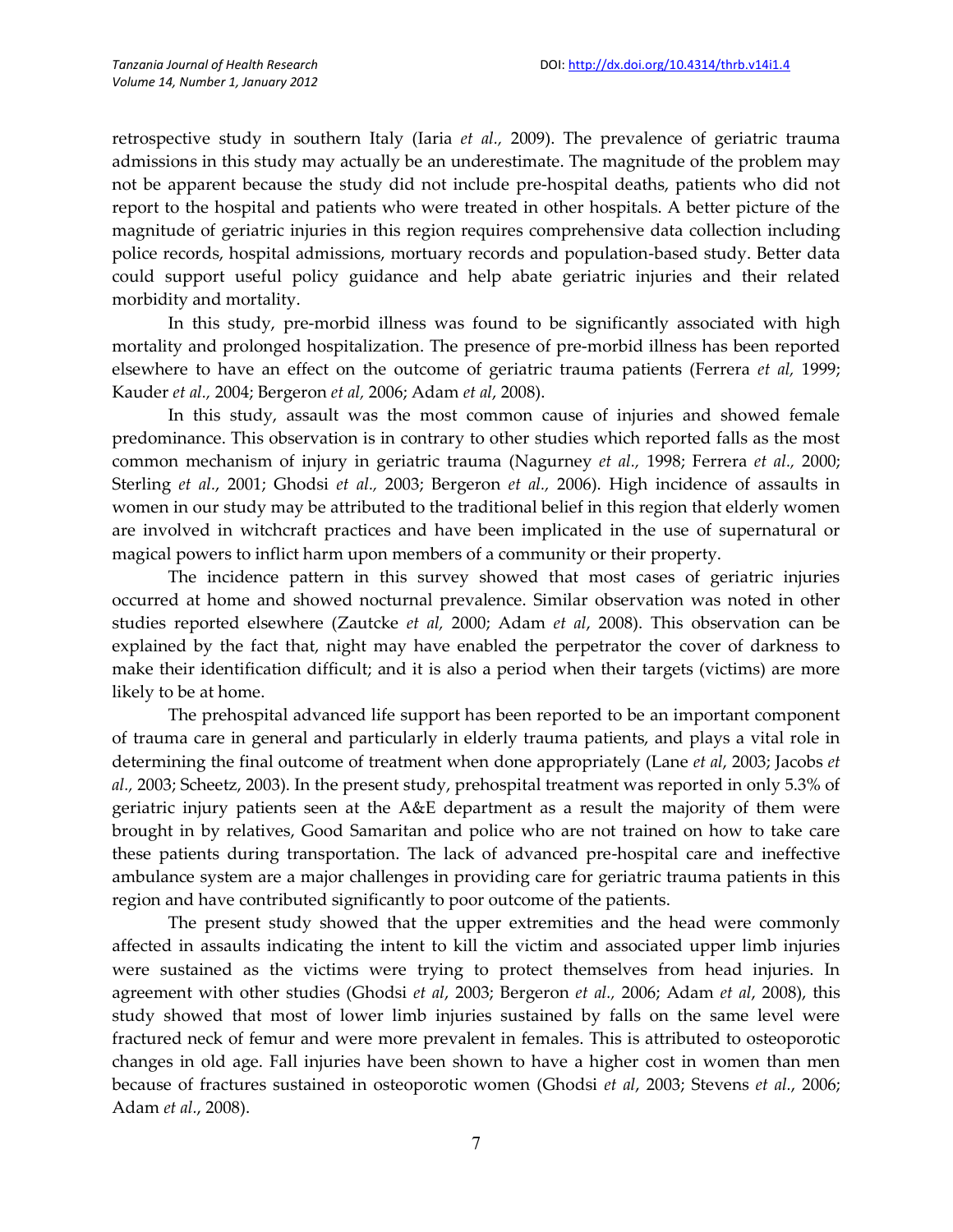Most of patients in this study required surgical intervention and a significant number were referred to a tertiary care hospital for more specialized care reflecting a need for urgent planning of preventive strategies and improvement in trauma care in this region. The management and care of the injured geriatric patient is challenging. Studies have shown that compared to younger trauma victims, geriatric trauma victims not only have greater morbidity and mortality, but also have longer hospital stays and consume more hospital resources at the same injury severity scores (DeMaria *et al.*, 1987; Champion *et al.,* 1989; Finnelli *et al.,* 1989; Bergeron *et al.,* 2006; Isaac *at al.,* 2007). This observation reflects the high complication rate, prolonged hospitalization and high mortality rate among geriatric injury patients in this study. Reasons for these differences include a higher number of co-morbidities, lower physiological reserve (leading to a higher risk of hypotension, hypovolaemia, hypoglycaemia and syncope), under triage, lack of prehospital care, ineffective ambulance system and lack of trauma centre care. Any measures to improve the outcome of these patients should therefore focus on these reasons.

In conclusion, this study showed that traumatic injuries in elderly constitute a major but preventable public health problem and contribute significantly to high morbidity and mortality in Shinyanga region of Tanzania. Urgent preventive measures focusing at the root causes of these injuries and early appropriate treatment is highly needed to reduce the occurrence, morbidity and mortality associated with these injuries in this region.

#### **Acknowledgements**

The authors acknowledge the hard work and professionalism of the assistant medical officers at Shinyanga Region Hospital who provided quality patient care for our study patients in such a challenging environment. The authors acknowledge the Health Management Team of Shinyanga Regional Hospital for permission to conduct this study.

#### **References**

- Adam, S.H., Eid, H.O., Barss, P., Lunsjo, K., Grivna, M., Torab, F.C. & Abu-Zidan, F.M. (2008) Epidemiology of geriatric trauma in United Arab Emirates. *Archives of Gerontology and Geriatrics* 47, 377–382.
- Bergeron, E., Clement, J., Lavoie, A., Ratte, S., Bamvita, J.M., Aumont, F. & Clas, D. (2006) A simple fall in the elderly: not so simple. *Journal of Trauma* 60, 268–273.
- Champion, H.R., Copes, W.S., Buyer, D., Flanagan, M.E., Bain, L. & Sacco, W.J. (1989) Major trauma in geriatric patients. *American Journal of Public Health* 79, 1278-1282.
- DeMaria, E.J., Kenney, P.R., Merriam, M.A., Casanova, L.A. & Gann, DS. (1987) Survival after trauma in geriatric patients. *Annals of Surgery* 206, 738-443.
- Ferrera, P.C., Bartfield, J.M. & D'Andrea, C.C. (1999) Geriatric trauma: outcomes of elderly patients discharged from the ED. *American Journal of Emergency Medicine* 17, 629–632.
- Ferrera, P.C., Bartfield, J.M. & D'Andrea, C.C. (2000) Outcomes of admitted geriatric trauma victims. *American Journal of Emergency Medicine* 18, 575–580.